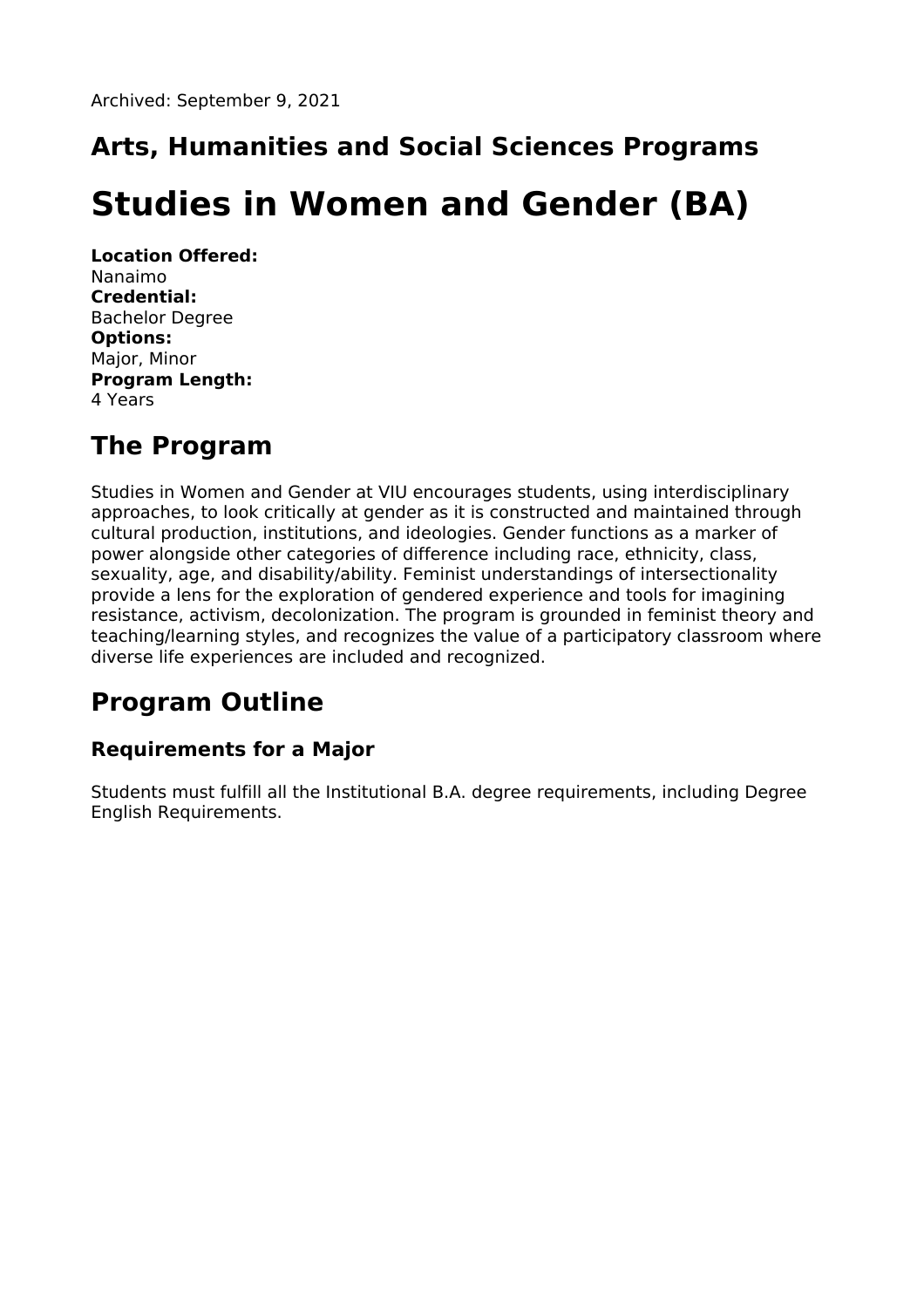| Years 1 and 2                                                                                          | <b>Credits</b> |
|--------------------------------------------------------------------------------------------------------|----------------|
| Students require twelve credits in years 1 and 2, with a minimum of six of those credits               |                |
| coming directly from SWAG courses.                                                                     |                |
| Select up to four of the following:                                                                    |                |
| SWAG 100 - (Introduction to Women's and Gender Studies)                                                |                |
| SWAG 101 - (Civil Discourse and Campus Life)                                                           |                |
| SWAG 102 - (Social Justice Issues and Children)                                                        |                |
| SWAG 103 - (Care of Self: Feminism and Wellbeing)                                                      |                |
| SWAG 200 - (Introduction to Feminisms)                                                                 |                |
| SWAG 201 - (Introduction to Gender)                                                                    |                |
| SWAG 210 - (Introduction to Indigenous Feminisms)                                                      |                |
| SWAG 211 - (Introduction to Indigenous Gender)                                                         |                |
| Students may take up to six credits from the following courses:                                        | 12             |
| ANTH 245 - (Archeology in Popular Culture)                                                             |                |
| HIST 113 - (Canada Since 1945)                                                                         |                |
| HIST 114 - (Canadian Women's History to 1920)                                                          |                |
| HIST 115 - (Canadian Women's History since 1920)                                                       |                |
| HIST 208 - (North American Popular Culture After World War II)                                         |                |
| HIST 218 - (Gender and Sexuality in the Pre-Modern World)                                              |                |
| HIST 260 - (Sickness and Health from Antiquity to 1800)<br>HIST 261 - (Sickness and Health since 1800) |                |
| HIST 281 - (The U.S. First Ladies from 1885: Gender, Power and Politics)                               |                |
| THEA 115 - (Participatory Drama)                                                                       |                |
| CRIM 213 - (Gender, Crime and Justice)                                                                 |                |
| SOCI 212 - (Race and Ethnicity in the Modern World)                                                    |                |
| <b>Total Credits</b>                                                                                   | 12             |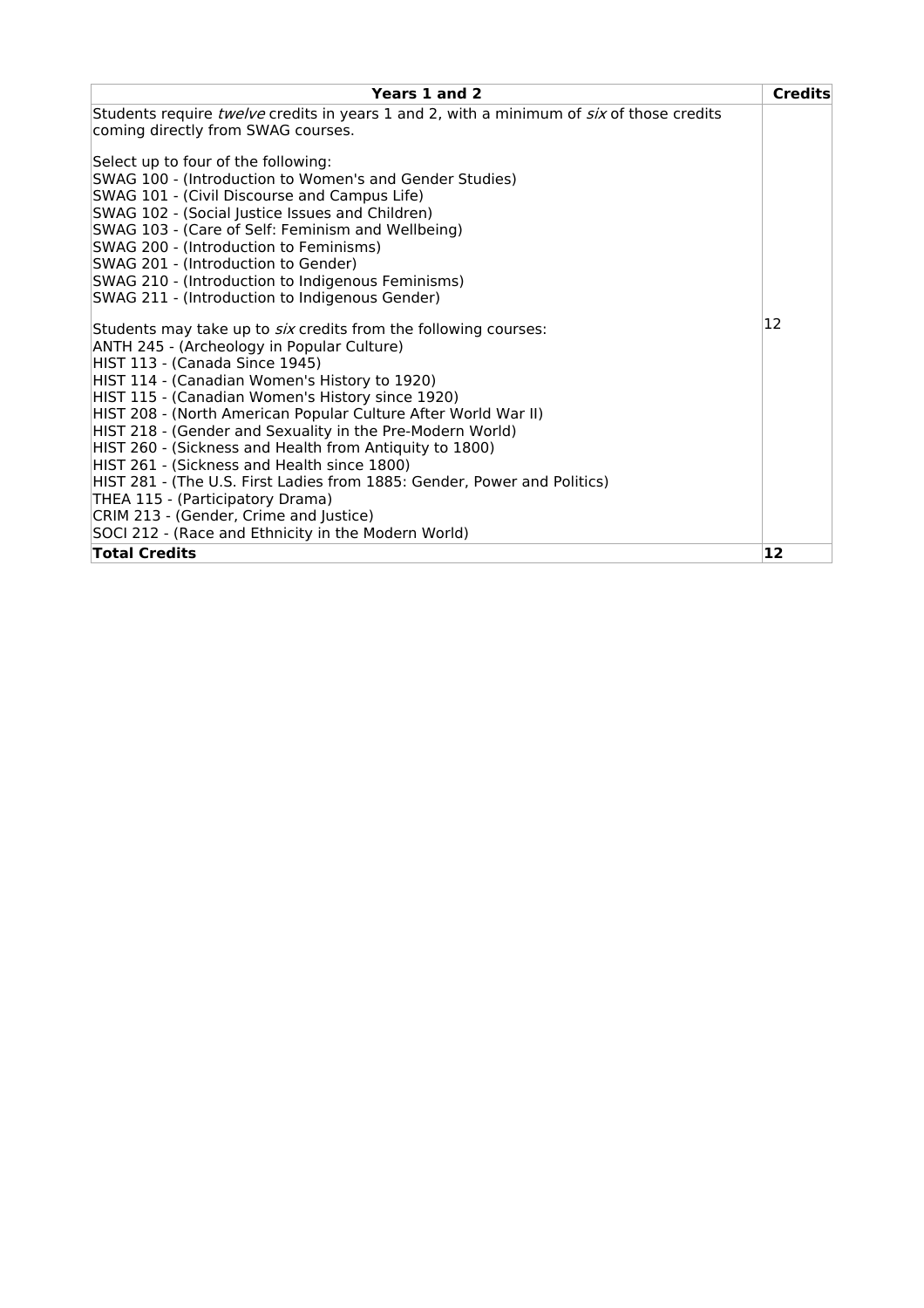| Years 3 and 4                                                                                                 | <b>Credits</b> |
|---------------------------------------------------------------------------------------------------------------|----------------|
| Select a minimum of thirty credits of upper-level SWAG courses; including up to twelve                        |                |
| credits of approved courses offered by other departments with a focus on gender or other                      |                |
| categories of socio-cultural difference.                                                                      |                |
| Possible selections include:                                                                                  |                |
| SWAG 300 - (Studies in Masculinity)                                                                           |                |
| SWAG 301 - (Discourses of Gender)                                                                             |                |
| SWAG 302 - (Queer Theory)                                                                                     |                |
| SWAG 303 - (Unruly Women: Mainstreaming Rebellion)                                                            |                |
| SWAG 305 - (Foundations of Feminist Thought, the Body and Representation)                                     |                |
| SWAG 306 - (Foundations of Feminist Thought, Work and Society)                                                |                |
| SWAG 307 - (Women and Autobiography)<br>SWAG 310 - (Unsettling Canada: Indigenous Women's Activism)           |                |
| SWAG 311 - (Healing Words: Indigenous Women's Storytelling)                                                   |                |
| SWAG 320 - (Advanced Women and Leadership)                                                                    |                |
| SWAG 330 - (Women and Gender in Digital Spaces)                                                               |                |
| SWAG 340 - (Indigenous Feminisms and Indigenous Law)                                                          |                |
| SWAG 341 - (Women and the Law)                                                                                |                |
| SWAG 380 - (Topics in Women and Gender)                                                                       |                |
| SWAG 400 - (Special Topics Feminist Theory)                                                                   |                |
| SWAG 401 - (Feminist Research Methodologies)                                                                  | 30             |
| SWAG 490 - (Directed Studies)                                                                                 |                |
| Approved courses from other departments:                                                                      |                |
| ENGL 328 - (Gender and Sexuality in Literature)                                                               |                |
| HIST 300 - (Women in the United States, 1600-1900)                                                            |                |
| HIST 301 - (Women in the United States since 1900)                                                            |                |
| HIST 339 - (Consumer Nation: Society and Business in Modern Canada)                                           |                |
| HIST 366 - (Popular Culture of Early Modern Europe)                                                           |                |
| HIST 349 - (Education and Childhood in Canada)                                                                |                |
| HIST 384 - (The European Witch Craze, c. 1300-1700)<br>HIST 385 - (Women in Medieval and Early Modern Europe) |                |
| HIST 471 - (Modern North American Popular Culture to 1950)                                                    |                |
| HIST 472 - (Modern North American Popular Culture from 1950)                                                  |                |
| HIST 473 - (Gender and Europe and North America: The 19th Century)                                            |                |
| HIST 474 - (Gender in Europe and North America: The 20th Century)                                             |                |
| HIST 478 - (Gender Issues in Health Care)                                                                     |                |
| HIST 485 - (Issues in the Social History of Nursing)                                                          |                |
| SOCI 335 - (Social Problems and Solutions)                                                                    |                |
| ANTH 335 - (Ethnicity in Canada)                                                                              |                |
| ANTH 331 - (Studies in Ethnomusicology)<br>PHED 380 - (Women in Physical Activity and Sport)                  |                |
| <b>Total Credits</b>                                                                                          | 30             |
|                                                                                                               |                |

Students wishing to complete a Major in Studies in Women and Gender should consult the program chair as early as possible in their planning process.

#### **Requirements for a Minor**

Students must fulfill all the Institutional B.A. degree requirements, including Degree English Requirements and courses listed below: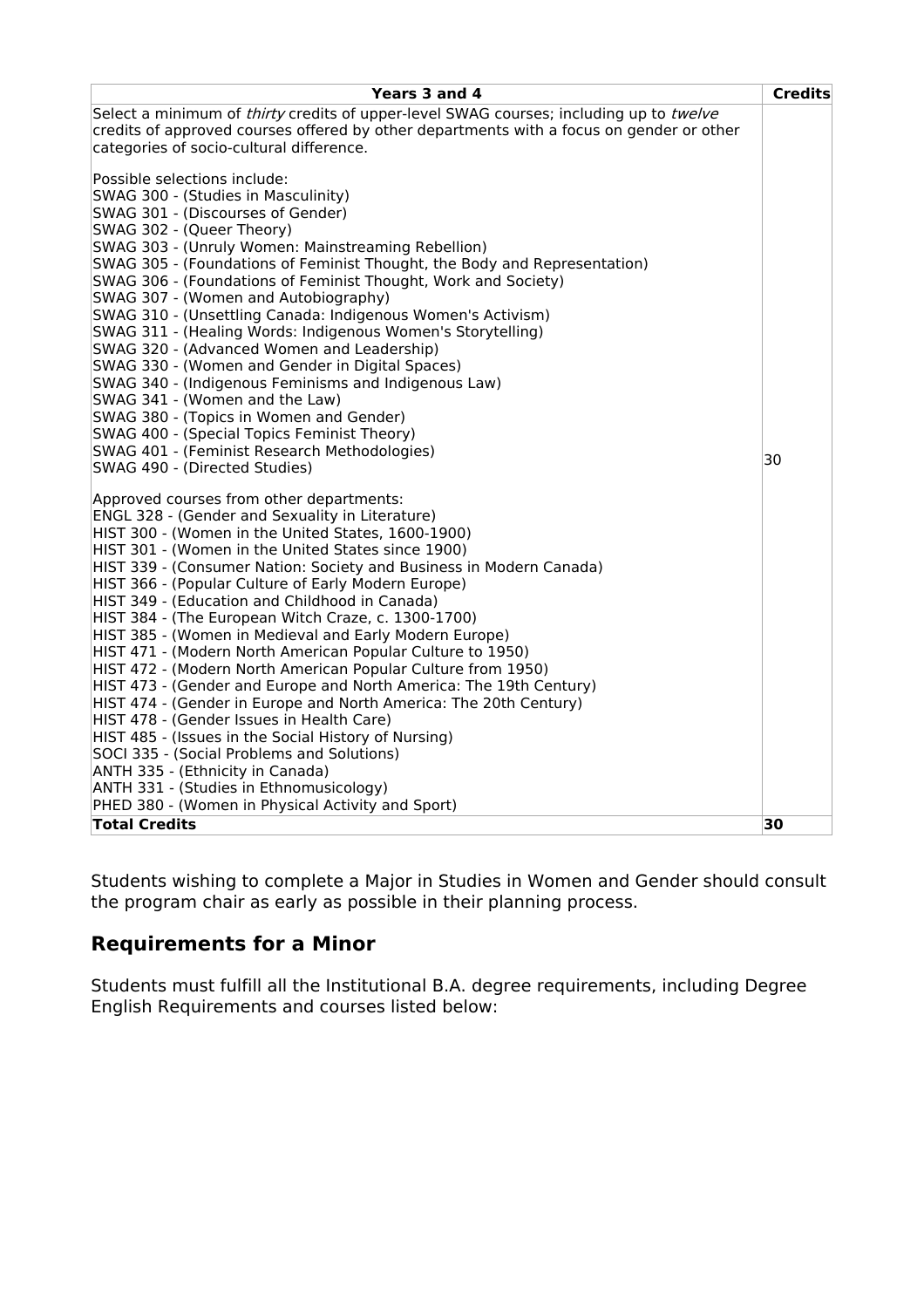| Years 1 and 2                                                            | <b>Credits</b> |
|--------------------------------------------------------------------------|----------------|
| Select two of the following, for a total of six credits:                 |                |
| SWAG 100 - (Introduction to Women's and Gender Studies)                  |                |
| SWAG 101 - (Civil Discourse and Campus Life)                             |                |
| SWAG 102 - (Social Justice Issues and Children)                          |                |
| SWAG 103 - (Care of Self: Feminism and Wellbeing)                        |                |
| SWAG 200 - (Introduction to Feminisms)                                   |                |
| SWAG 201 - (Introduction to Gender)                                      |                |
| SWAG 210 - (Introduction to Indigenous Feminisms)                        |                |
| SWAG 211 - (Introduction to Indigenous Gender)                           |                |
| Students are encouraged to choose electives from the following courses:  |                |
| ANTH 245 - (Archeology in Popular Culture)                               | 16             |
| HIST 113 - (Canada Since 1945)                                           |                |
| HIST 114 - (Canadian Women's History to 1920)                            |                |
| HIST 115 - (Canadian Women's History since 1920)                         |                |
| HIST 208 - (North American Popular Culture After World War II)           |                |
| HIST 218 - (Gender and Sexuality in Pre-Modern World)                    |                |
| HIST 260 - (Sickness and Health from Antiquity to 1800)                  |                |
| HIST 261 - (Sickness and Health since 1800)                              |                |
| HIST 281 - (The U.S. First Ladies from 1885: Gender, Power and Politics) |                |
| THEA 115 - (Participatory Drama I)                                       |                |
| CRIM 213 - (Gender, Crime and Justice)                                   |                |
| SOCI 212 - (Race and Ethnicity in the Modern World)                      |                |
| <b>Total Credits</b>                                                     | 6              |